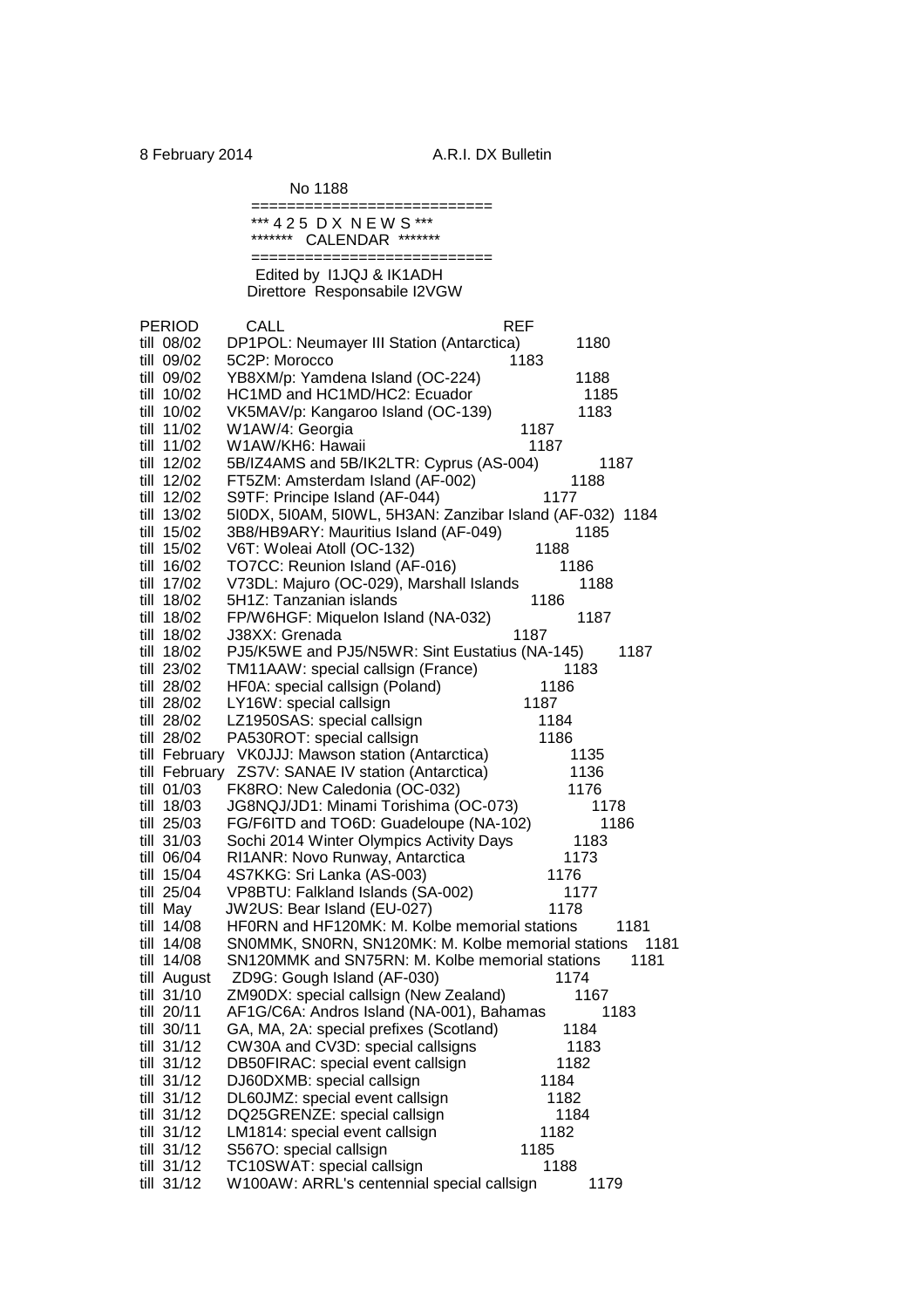| till $31/12$               | YT0PUPIN: special callsign                                       | 1183         |      |
|----------------------------|------------------------------------------------------------------|--------------|------|
|                            | till December 5Z4/LA4GHA: Kenya                                  | 1145         |      |
|                            | till December 6O0LA: Somalia                                     | 1145         |      |
|                            | till December D2SG: Angola                                       | 1184         |      |
|                            | till 31/01/2015 D8A: Jang Bogo Station, Antarctica               | 1186         |      |
|                            | till 01/02/2015 RI1ANC: Vostok Station, Antarctica               | 1173         |      |
|                            | till Feb 2015 DP0GVN: Neumayer III Station (Antarctica)          | 1180         |      |
|                            | till Feb 2015 RI1ANT: Mirny Station, Antarctica                  | 1173         |      |
| 08/02-11/02                | YB4IR/8: Ternate Island (OC-145)                                 | 1187         |      |
| 08/02-24/02                | TO4YL: Martinique (NA-107)                                       | 1185         |      |
| 08/02-09/02                | D70LW: Anmyon Island (AS-080)                                    | 1187         |      |
| 08/02-13/02                | IG9/OE3GEA: Lampedusa Island (AF-019)                            | 1187         |      |
| 09/02-17/02                | PJ7/VA3QSL: Sint Maarten (NA-105)                                | 1188         |      |
| 10/02-17/02                | KP2/W1UJ, KP2/W1EQ, KP2/K1ZE, NP2N: Virgin Is (NA-106)1188       |              |      |
| 10/02-18/02                | 3B9/OE4AAC: Rodrigues Island (AF-017)                            | 1187         |      |
| 10/02-18/02                | J8/K8EAB and J8/KB9AVO: Bequia (NA-025)                          |              | 1187 |
| 10/02-18/02                | J8/KC4VG and J8/W3FF: Bequia (NA-025)                            | 1187         |      |
| 10/02-18/02                | J8/W6HFP and J8/W7ZT: Bequia (NA-025)                            | 1187         |      |
| 10/02-18/02                | J8/WG0AT and J8/WZ1P: Bequia (NA-025)                            |              | 1187 |
| 10/02-10/03                | YB8RW/p: OC-209 and OC-210                                       | 1188         |      |
| 11/02-16/02                | 7P8ID: Lesotho                                                   | 1187         |      |
| 11/02-18/02                | 6Y2T: Jamaica (NA-097)                                           | 1188         |      |
| 12/02-18/02                | W1AW/6: California                                               | 1188         |      |
| 12/02-18/02                | W1AW/9: Wisconsin                                                | 1188         |      |
| 12/02-24/02                | 8Q7KB: Maldives (AS-013)                                         | 1187         |      |
| 12/02-25/02                | YJ0OU and YJ0ZZ: Port Vila (OC-035), Vanuatu                     |              | 1188 |
| 14/02-17/02                | 6W/G3TXF: Senegal                                                | 1188         |      |
| 15/02-02/03                | TM11WAP: special callsign (France)                               | 1188         |      |
| 15/02-02/03                | XV2BM: Vietnam                                                   | 1184         |      |
| 15/02-04/03                | II3CV: special callsign                                          | 1184         |      |
| 16/02-22/02                | 6W/MM0NDX: Senegal                                               | 1188         |      |
| 18/02-27/02                | FY/F5UII: French Guiana                                          | 1188         |      |
|                            |                                                                  |              |      |
| 20/02-24/02                | OC0I: San Lorenzo Island (SA-052)                                | 1188         |      |
| 21/02-23/02                | LU8DCH/D: Isla Martin Garcia (SA-055)                            | 1185         |      |
| 21/02-25/02                | V6P: Pohnpei (OC-010)                                            | 1188         |      |
| 21/02-26/02                | CW5F: Timoteo Dominguez Island (SA-057)                          | 1185         |      |
| 24/02-07/03                | A35AX: Tongatapu (OC-049) and Vava'u (OC-064)                    |              | 1179 |
| 24/02-11/03                | ZD8D: Ascension Island (AF-003)                                  | 1187         |      |
| 26/02-08/03                | 3C0BYP: Annobon Island (AF-039)                                  | 1187         |      |
| 28/02-17/03                | 9J2T: Zambia                                                     | 1188         |      |
| February                   | ZZ80xx: special callsigns                                        | 1186         |      |
| 01/03-11/03                | VK9X/K7CO: Christmas Island (OC-002)                             | 1184         |      |
| 01/03-31/03                | LZ1246SIT: special callsign                                      | 1184         |      |
| 13/03-26/03                | ZL7/OE2SNL: Chatham Islands (OC-038)                             | 1187         |      |
| 14/03-17/03                | XF1T: Isla Cocinas (NA-189)                                      | 1175         |      |
| 14/03-11/04                | 5H3MB: Tanzania                                                  | 1187         |      |
| 15/03-30/03                | VU4K: Andaman Islands (AS-001)                                   | 1187         |      |
| 19/03-01/04                | VP2V/SP2FUD and VP2V/SP6AXW: Br. Virgin Isls (NA-023) 1187       |              |      |
| 19/03-01/04                | VP2V/SP6CIK and VP2V/SP9FIH: Br. Virgin Isls (NA-023) 1187       |              |      |
| 19/03-01/04                | VP2V/SP9WZS: British Virgin Islands (NA-023)                     | 1187         |      |
| 21/03-24/03                | BA3AX/3 and BD3AEO/3: Yuetuo Island (AS-134)                     |              | 1187 |
| 25/03-31/03                | MS0OXE: Isle of Tiree (EU-008)                                   | 1185         |      |
| 26/03-02/04                | YF1AR/8 and YB3MM/8: Pulau Wangiwangi (OC-219)                   |              | 1185 |
| 28/03-09/04                | VK9MT: Mellish Reef (OC-072)                                     | 1187         |      |
| 01/04-30/04                | LZ1808SNS: special callsign                                      | 1184         |      |
| 16/04-20/04                | XR2T: Isla Damas (SA-086)                                        | 1187         |      |
| April                      | YW0A: Aves Island (NA-020)                                       | 1186         |      |
| 01/05-31/05                | LZ1555WNS: special callsign                                      | 1184         |      |
| 15/05-25/05                | FY/F8FUA and FY/F5UOW: Ile Royale (SA-020)                       |              | 1185 |
| 01/06-30/06                | LZ1816PAS: special callsign                                      | 1184         |      |
| 01/07-31/07                | LZ1810PPW: special callsign                                      | 1184         |      |
| 01/08-31/08<br>26/08-29/08 | LZ1680MTS: special callsign<br>VK5CE/8: Bathurst Island (OC-173) | 1184<br>1187 |      |